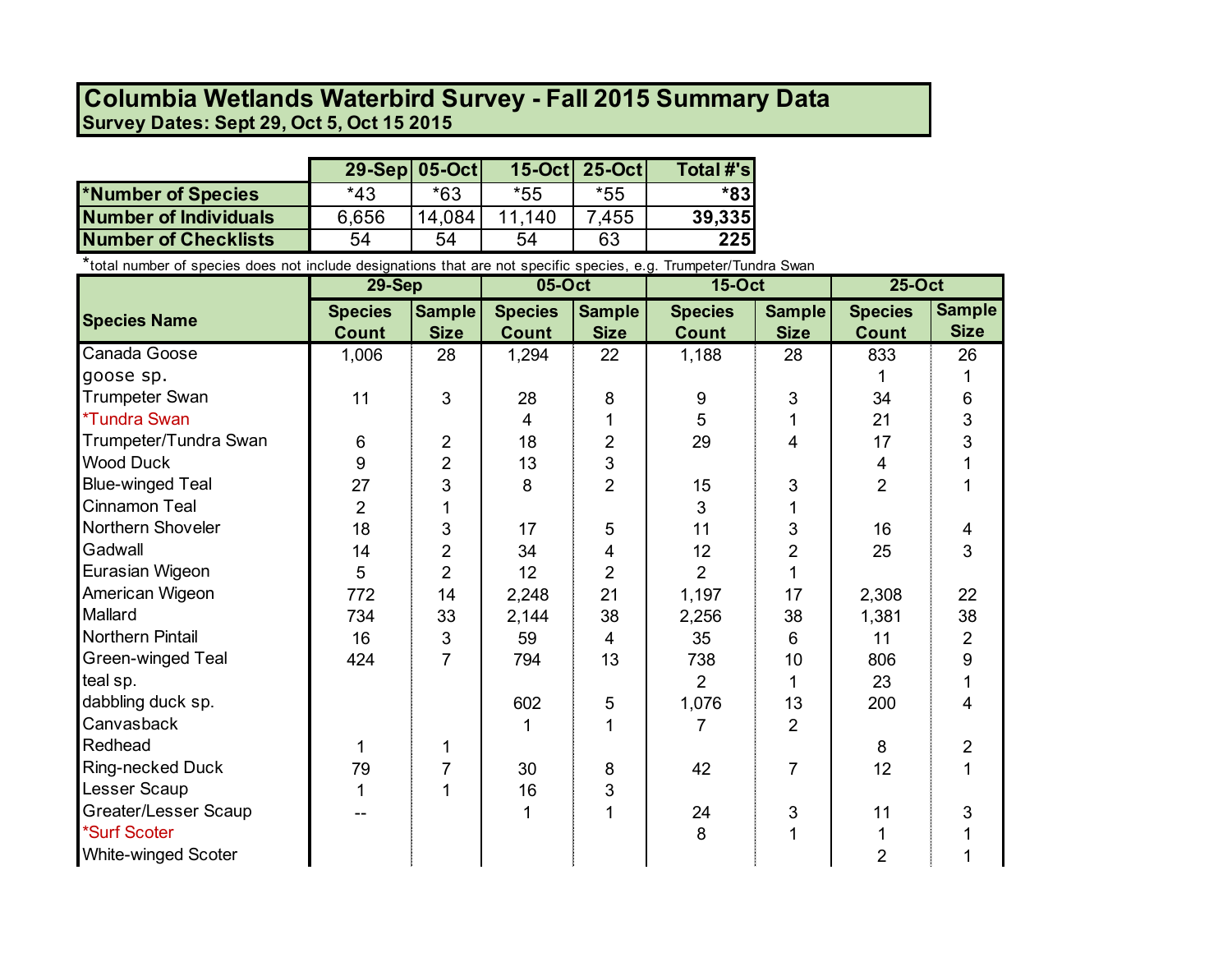| <b>Bufflehead</b>               | 14                      | 6              | 98             | 13               | 75             | 10               | 67             | 10                        |
|---------------------------------|-------------------------|----------------|----------------|------------------|----------------|------------------|----------------|---------------------------|
| Common Goldeneye                | 21                      | 5              | 29             | 10               | 23             | $\overline{7}$   | 21             | $\overline{7}$            |
| <b>Barrow's Goldeneye</b>       |                         |                | 4              | 1                | $\overline{2}$ | $\mathbf{1}$     |                |                           |
| <b>Hooded Merganser</b>         | 10                      | 3              | 71             | 8                | 181            | 12               | 119            | $\overline{7}$            |
| Common Merganser                | 50                      | 9              | 48             | $\overline{7}$   | 53             | 8                | 97             | 13                        |
| Red-breasted Merganser          | 1                       | $\mathbf{1}$   |                |                  |                |                  | 1              | $\mathbf{1}$              |
| merganser sp.                   |                         |                | $\overline{2}$ | 1                |                |                  | 5              | $\overline{2}$            |
| <b>Ruddy Duck</b>               | 9                       | 1              |                |                  |                |                  |                |                           |
| duck sp.                        |                         |                | 800            | 12               | 744            | 4                | 19             | $\,6$                     |
| waterfowl sp.                   | 1,532                   | 14             | 1,563          | $\boldsymbol{9}$ | 1,367          | 13               | 593            | $6\phantom{1}$            |
| <b>Ruffed Grouse</b>            |                         |                | 1              | $\mathbf{1}$     |                |                  |                |                           |
| grouse sp.                      |                         |                |                |                  | 1              | 1                |                |                           |
| <b>Wild Turkey</b>              | 6                       | 1              |                |                  |                |                  |                |                           |
| Common Loon                     |                         |                | 12             | $\,6\,$          | $\,8\,$        | $\mathfrak{S}$   | 3              | $\sqrt{2}$                |
| Pied-billed Grebe               | 28                      | 8              | 40             | 16               | 27             | 11               | 16             | 8                         |
| *Horned Grebe                   | 3                       | $\overline{c}$ | 4              | 3                | $\,6\,$        | 3                |                |                           |
| Red-necked Grebe                | 20                      | $\overline{7}$ | 20             | 9                | 20             | $\overline{7}$   | 11             | 3                         |
| *Western Grebe                  | 1                       | 1              | 14             | 5                | 28             | 5                |                |                           |
| grebe sp.                       | 1                       | 1              | $\overline{2}$ | 1                |                |                  | 16             | $\ensuremath{\mathsf{3}}$ |
| <i><b>*Great Blue Heron</b></i> | 19                      | 5              | 34             | 11               | 37             | 12               | 10             | 5                         |
| Osprey                          |                         |                | 1              | 1                |                |                  |                |                           |
| Northern Harrier                |                         |                | 1              | 1                | 4              | 3                | $\mathbf 1$    | $\mathbf{1}$              |
| Accipiter sp.                   |                         |                | $\mathbf{1}$   | 1                |                |                  |                |                           |
| <b>Bald Eagle</b>               | 14                      | 8              | 12             | 9                | 22             | 14               | 25             | 15                        |
| Red-tailed Hawk                 |                         |                |                |                  |                |                  | 1              | $\mathbf{1}$              |
| hawk sp.                        |                         |                | $\overline{c}$ | $\overline{2}$   | $\overline{2}$ | $\overline{2}$   | $\overline{2}$ | $\overline{2}$            |
| Virginia Rail                   |                         |                | 1              | 1                |                |                  |                |                           |
| American Coot                   | 1,586                   | 4              | 3,386          | $\bf 8$          | 891            | $\boldsymbol{9}$ | 226            | 3                         |
| Killdeer                        |                         |                | $\overline{2}$ | $\overline{2}$   |                |                  |                |                           |
| *Long-billed Curlew             |                         |                | $\mathbf{1}$   | $\mathbf 1$      |                |                  |                |                           |
| peep sp.                        | $\overline{\mathbf{4}}$ | 1              | 24             | $\overline{1}$   | 85             | 3                | 5              | 1                         |
| Long-billed Dowitcher           |                         |                |                |                  | 13             | $\mathbf{1}$     | 10             | $\overline{2}$            |
| <b>Wilson's Snipe</b>           |                         |                |                |                  | 1              | 1                |                |                           |
| Spotted Sandpiper               |                         |                |                |                  | 1              |                  |                |                           |
| <b>Bonaparte's Gull</b>         |                         |                |                |                  | $\overline{2}$ | 1                |                |                           |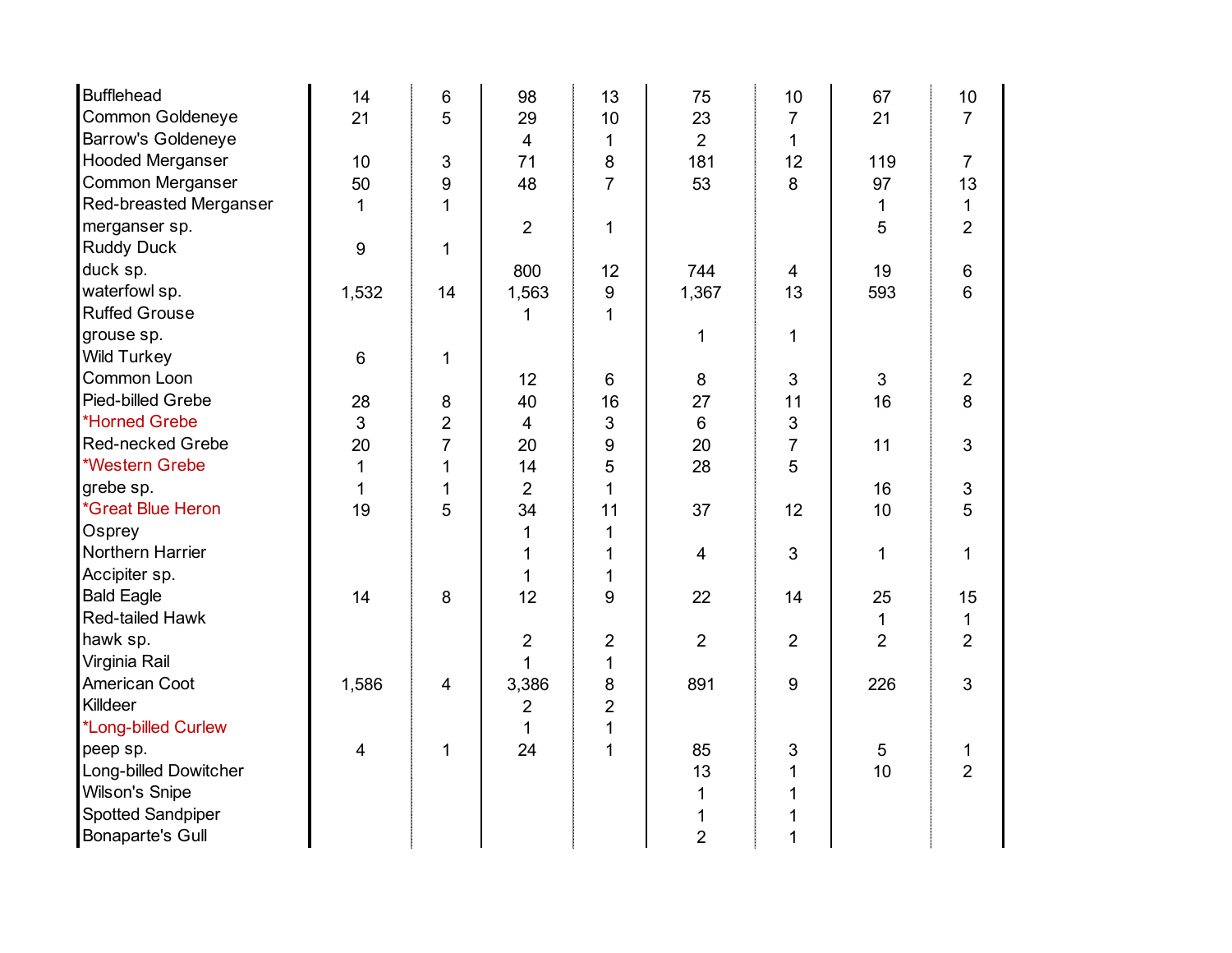| Ring-billed Gull              | 30             | 3              | 50             | 5              | 151            | $\overline{2}$          | 58             | 3                       |
|-------------------------------|----------------|----------------|----------------|----------------|----------------|-------------------------|----------------|-------------------------|
| *California Gull              |                |                | 15             | $\overline{2}$ | $\,8\,$        | $\mathbf 1$             | 13             | 3                       |
| <b>Herring Gull</b>           |                |                | $\overline{2}$ | $\mathbf{1}$   |                |                         | $\overline{2}$ | $\mathbf 1$             |
| gull sp.                      | 51             | 4              | 109            | 10             | 389            | 10                      | 43             | 10                      |
| <b>Mourning Dove</b>          |                |                | 1              | 1              |                |                         |                |                         |
| <b>Belted Kingfisher</b>      | 3              | 3              | 4              | 4              | $6\phantom{1}$ | 5                       | 8              | 8                       |
| Red-naped Sapsucker           |                |                |                |                |                |                         |                |                         |
| Downy Woodpecker              |                |                |                |                |                |                         |                |                         |
| Hairy Woodpecker              |                |                |                |                |                |                         | 1.             | 1                       |
| Northern Flicker              |                |                | 7              | 7              | $\sqrt{3}$     | $\sqrt{3}$              | 11             | 6                       |
| Pileated Woodpecker           |                | 1              | 1              | 1              | $\overline{2}$ | $\overline{2}$          | $\overline{2}$ | $\overline{2}$          |
| woodpecker sp.                |                | 1              | $\overline{2}$ | $\overline{2}$ | $\mathbf{1}$   | $\mathbf{1}$            | 1              | $\overline{1}$          |
| American Kestrel              |                | 1              |                |                |                |                         | 1              | $\mathbf{1}$            |
| Northern Shrike               |                |                |                |                |                | 1                       |                |                         |
| Steller's Jay                 |                |                | 3              | $\overline{c}$ |                | 1                       | 1.             | $\mathbf{1}$            |
| <b>Black-billed Magpie</b>    | 6              | $\overline{2}$ | 9              | $\overline{7}$ | 5              | 4                       | 14             | 10                      |
| <b>Clark's Nutcracker</b>     |                |                | $\overline{2}$ | $\overline{2}$ | 3              | $\overline{2}$          | 5              | $\mathfrak{S}$          |
| American Crow                 | 32             | 8              | 46             | 5              | 41             | $\overline{7}$          | 5              | 5                       |
| <b>Common Raven</b>           | $\overline{2}$ | 1              | 18             | 6              | 34             | 9                       | 45             | 16                      |
| <b>Black-capped Chickadee</b> | 10             | $\overline{2}$ | $\,6$          | 1              | 4              | 3                       | 15             | $\overline{\mathbf{4}}$ |
| Mountain Chickadee            |                |                | 7              | 1              | 3              | $\overline{2}$          | 5              | $\overline{c}$          |
| chickadee sp.                 |                |                | 3              | 3              | 5              | $\overline{1}$          | 8              | $\overline{3}$          |
| <b>Red-breasted Nuthatch</b>  |                |                | $\overline{2}$ | $\overline{2}$ |                |                         |                |                         |
| <b>Brown Creeper</b>          |                |                |                |                | 1              | $\mathbf 1$             |                |                         |
| Marsh Wren                    | 5              | 1              | $\,6$          | 3              | 5              | $\overline{2}$          |                |                         |
| Golden-crowned Kinglet        |                | 1              |                |                |                |                         |                |                         |
| Ruby-crowned Kinglet          |                |                | 1              | 1              |                |                         |                |                         |
| <b>Townsend's Solitaire</b>   | $\overline{2}$ | 1              | $\overline{7}$ | 6              | 7              | 6                       | 13             | 8                       |
| American Robin                |                |                | 11             | 4              | 8              | $\overline{\mathbf{c}}$ | $\overline{4}$ | $\overline{c}$          |
| European Starling             |                |                | 195            | $\overline{2}$ | 200            | $\mathbf{1}$            | 100            | $\mathbf{1}$            |
| American Pipit                |                |                | 1              | 1              |                |                         |                |                         |
| <b>Cedar Waxwing</b>          |                |                | 20             |                |                |                         |                |                         |
| Yellow-rumped Warbler         |                |                | $\mathbf{1}$   | 1              |                |                         |                |                         |
| warbler sp. (Parulidae sp.)   |                |                |                |                |                | 1                       |                |                         |
| Dark-eyed Junco               | 4              | $\overline{2}$ | 3              | $\overline{2}$ | 4              | $\overline{2}$          | 1              | 1                       |